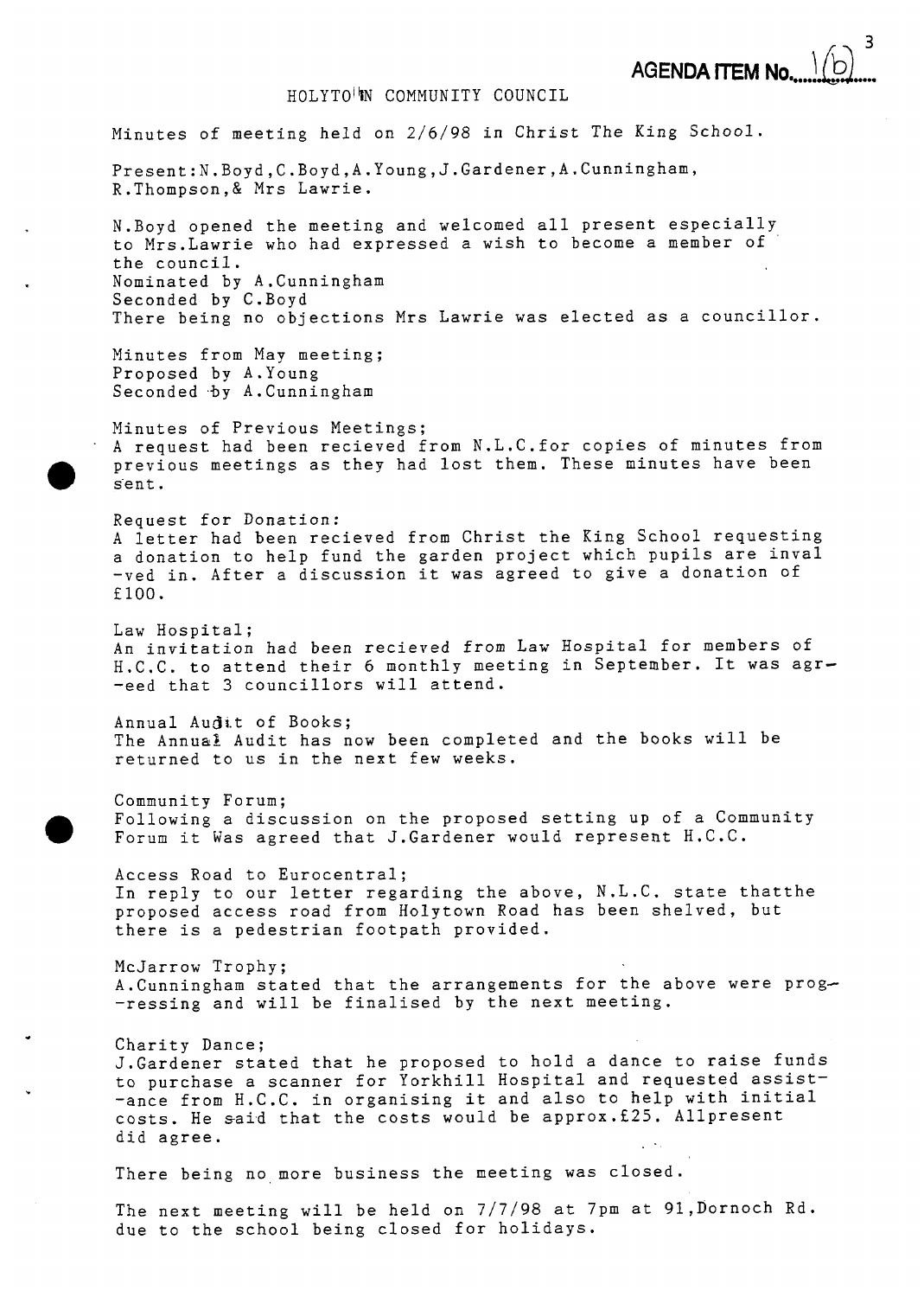Minutes of meeting held on *7/7/98* at 91,Dornoch Road.

**Present;N.Boyd,C.Boyd,A.Young,R.Thompson,J.Gardener,A.Cunningham**  P.C.Horne.

N.Boyd opened the meeting and welcomed everyone present.

Minutes for June Meeting; Proposed by A.Young Seconded by J.Gardener

Police Report; Constable Horne reported that there had been several garden sheds broken into and lawnmowers stolen,also several cars, especially in the South Howden area had been broken into. There had been an increase 'in drinking in open spaces and some arrests made.

Garden Competition; Constable Horne reported that he was still in the process of judging the gardens and will notify the council of the winner in due course. It was agreed that the trophy would be presented at the football match.

MCjarrow Trophy; A.Cunningham reported that both schools had agreed on Saturday *5/8/98* at llam as the date and time for the football match to take place. The pitch and pavilion will be booked accordingly. J.Gardener said he would arrange to have posters made and have them distributed around the village. A.Young will arrange to purchase the trophies as per previous years. C.Boyd will organise the catering and book the school as per previous years. Constable Horne was askad if he would present the trophy, this he willingly agreed to do.

There being no further business, the meeting was closed.

The next meeting will be on the *4/8/98* at 7pm. in Christ the King School.

..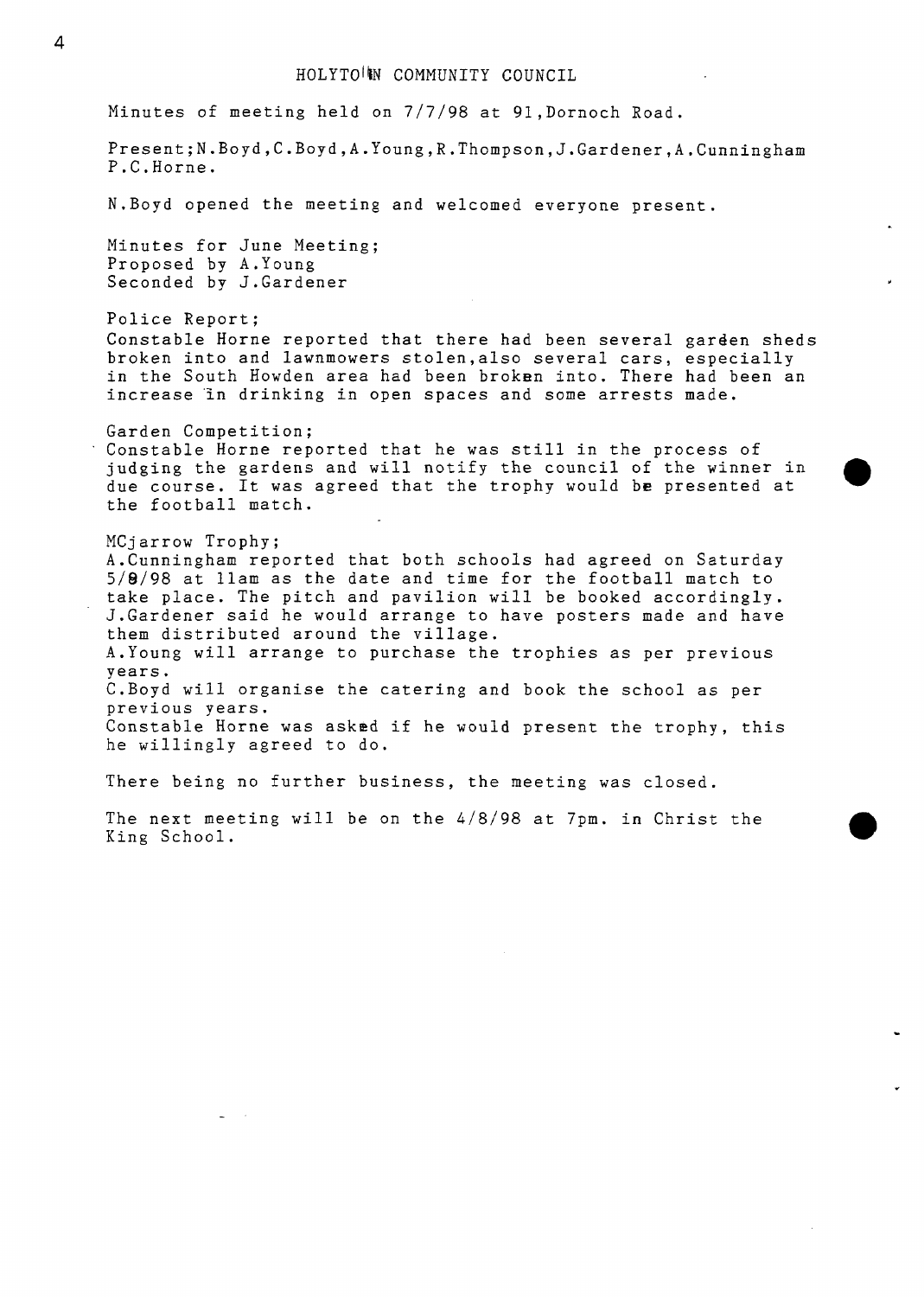Minutes of meeting held on 4/8/98 in Christ the King School. **Present;N.Boyd,C.Boyd,J.Gardener,A.Cunningham,A.Young,R.Thompson.**  Minutes for meeting in July; Proposed by A.Young Seconded by J.Gardener Charity Dance; J.Gardener reported that plans for the dance were well in hand and the hall in G.M.C. had been booked for the 14/10/98,the cost of the hall will be met by the club. Letters will be sent to various companies within the community requesting a donation, Tickets will be fl-50. Disco has been booked, . McJarrow Trophy; A.Cunningham reported that the pitch and pavilion had been booked at a cost of £13. C.Boyd reported that the school had been booked at a cost of €52. After a discussion it was agreed on the sum of **flOO** be given to the secretary to cover the costs of pich, school, and catering, if more is required then it will be given. Charit<br>
J.Gard<br>
and the<br>
of the<br>
Letter<br>
reques<br>
booked<br>
McJarr<br>
A.Cunn<br>
at a co<br>
C.Boyd<br>
After<br>
the se<br>
if mor

There being no more business the meeting was closed.

The next meeting which will be on **619198** in Christ the Ring School.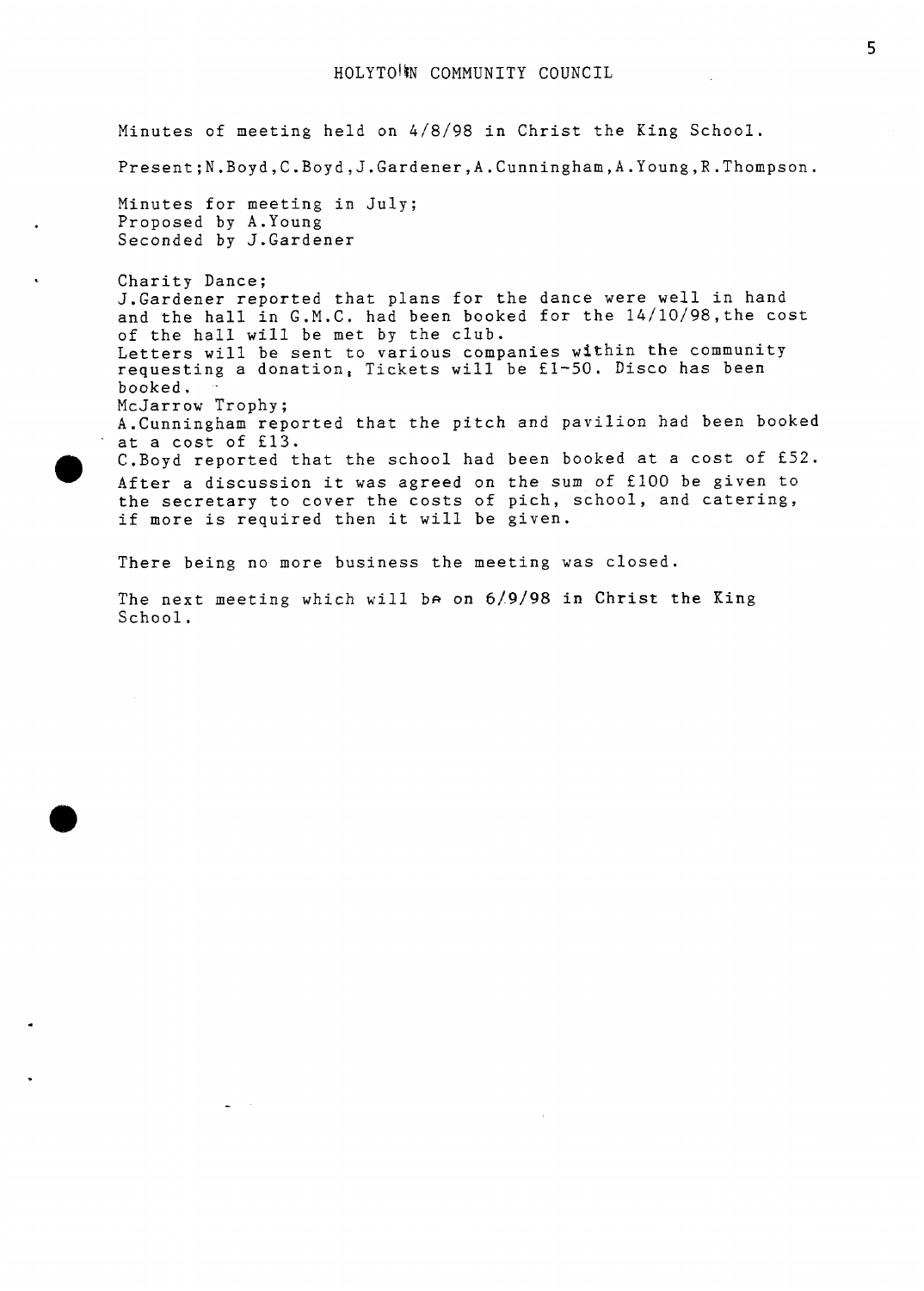## **HOLYTO'N COMMUNITY COUNCIL**

**Minutes** of meeting held on 8/9/98 in Christ the King School. **Present;N.Royd,C~.Boyd,A.~oung,R.Thompsop,J.G.ardener,A.Cunningham,**  Constable Horne. **Minutes for August** meeting; Proposed **by A.Young**  Seconded by **C.Boyd (;a** r d e n C **om pe** *t i* **t** <sup>i</sup>o ~t ; **Constable Horne announced the result of the competition as,<br>
1st. 26, Sherry Avenue<br>
2nd. 5, Spey Walk 2nd.** 5,Spey **Walk**  3rd. 3, Grantham Avenue **These** winners will **be** invited along to the fool.hall match **and be presented with** thc **trophies. Police** report; Constahle Horne reporred **that** sheds **were** still the target for **thieves,** a5 was cars. Drinking in public **places was** causing concern **especialy** under age drinking. **Presentation;**  Constable **Horne was** presented **wirh** a trophy **as** a thank you for judging **the** gardens. Remembrance Sunday; This will be on the 8/11/98 and **the** wreath will be laid at 12-30 **pm. C.Boyd** will **arrange** to purchase a wrcath on behalf of **the council.** Mr. Patterson will be contacted and asked to conduct the **sermon** and provide a **bugler. As** the R.R:s **and Girls Brigade** are parading it is proposed *to* contact the Captain and **ask** if the parade **will attend the** War **Memorial.**  Charity **Dance:**  J.Gardener reported t.haL a71 **was** in hand and tickets **were selling**  weil. There being no more business the meeting was closed. The next meeting which will be the A.G.M. will be onthe  $6/10/98$ in Christ the King School at 7pm.

*0* 

**6**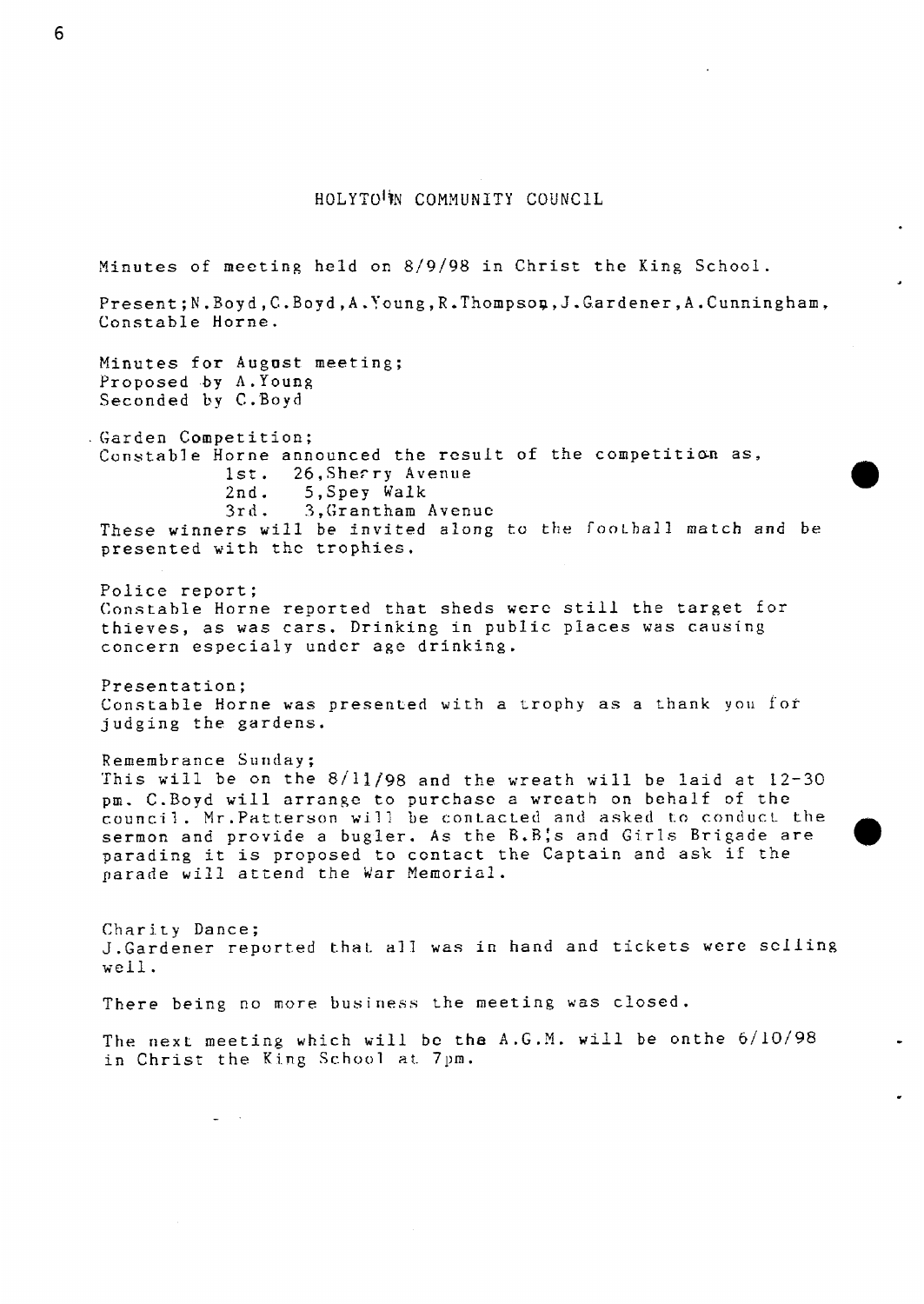Minutes of Annual General Meeting held on 6/10/98 in Christ the King School. Present;N.Boyd,C.Boyd,A.Young,A.Cunningham.R.Thompson,J.Gardener, Mrs.Lawrie. Minutes for A.G.M.1997; proposed by A.Cunningham. Seconded by A.Young. N.Boyd,Chairperson, thanked everyone for attending and for their help during the last year. He stated that he was disappointed at the turn out. Treasurers Report; A.Young, Treasurer, reported that the books had been audited and all was in order and there were no adverse comments made by the auditor. The report was passed around for all members to see, and was approved. Election of Executive Committee; Chairperson; **N.** Boyd Proposed by A.Young N.goyd declined the position stating that he felt that it was time for a new face. J.Gardener Proposed by A.Cunningham There being no more nomiations J.Gardener was elected as Chair--person. Vice Chairperson; R.Thompson proposed by A.Young Treasurer; A. Young Proposed by C.Boyd Secretary; Seconded by R.Thompson Seconded by C oyd Seconded by J.Gardener Seconded by R.Thompson *0* **C.Boyd** Proposed by A.Cunningham Seconded by R.Thompson All the above positions were accepted. N.Boyd vacated the chair and handed it over to J.Gardener. J.Gardener thanked N.Boyd for his services over the last few years as Chairperson. A.O.B.; A.Young proposed that the A.G.M. returns to its original date of May. This was seconded by N.Boyd and the motion passed. A,Young proposed that the Garden Competition be brought forward to June or July. This was seconded by C.Boyd. This motion was passed. There being no more business the A.G.M. was closed. - The next H.C.C. will be on 3/11/98 at 7pm. in Christ the King School.